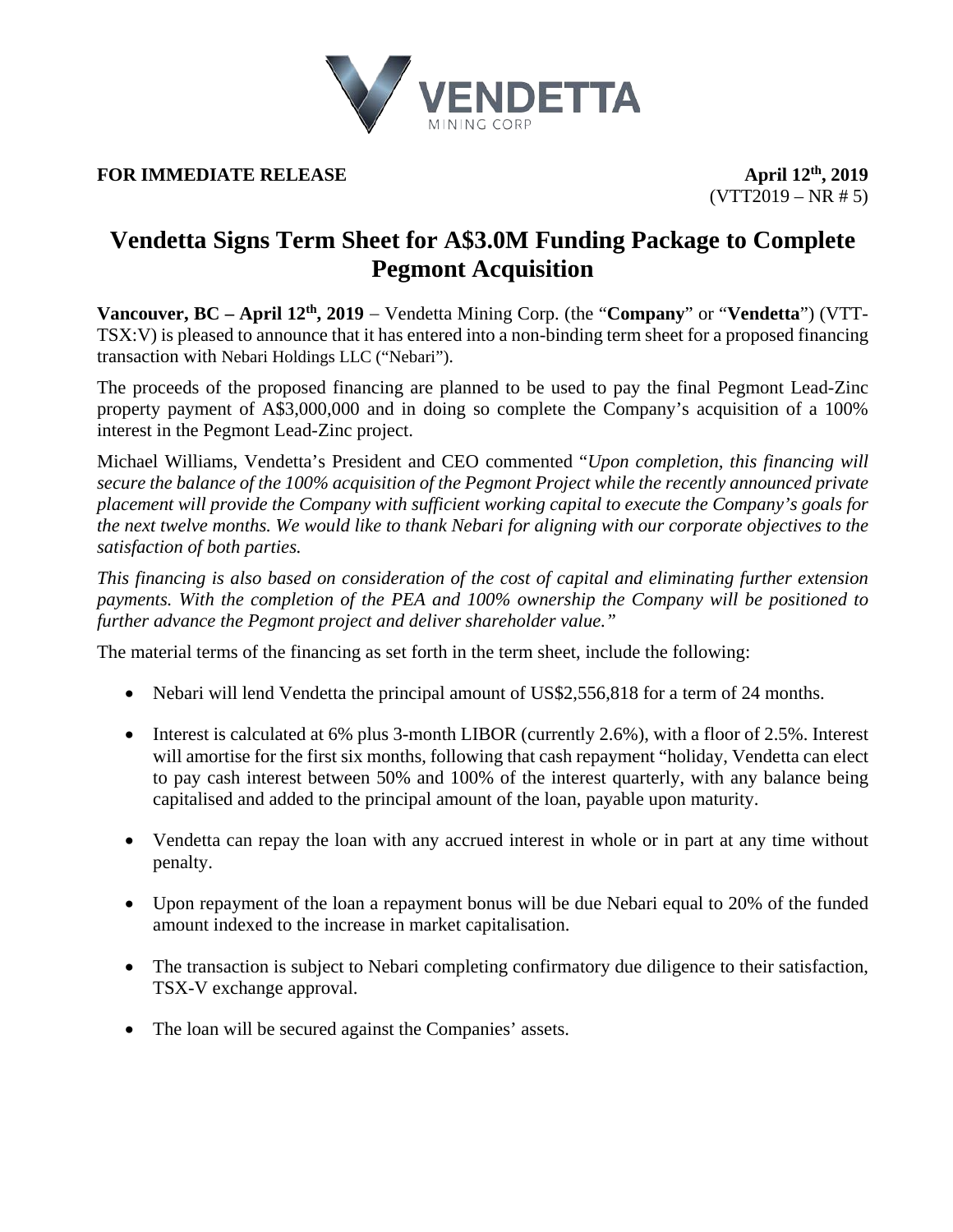

## **About Nebari**

Nebari Holdings, LLC is an investment firm based in New York City focused on natural resources and special situations. The organisation is headed by an experienced team of mining professionals with experience working at organizations such as Glencore/Xstrata and Rio Tinto as well as finance professionals with experience from JPMorgan, Perry Capital and McKinley Capital.

## **About the Pegmont Lead Zinc Project**

Pegmont is situated in the Mount Isa – McArthur Mineral Province, which hosts one of the world's richest endowments of lead-zinc-silver mineralization, including several world-class lead-zinc-silver mines.

The current Mineral Resource at Pegmont: Indicated 5,758 Kt @ 6.5% Pb, 2.6% Zn, 11 g/t Ag Inferred 8,277 Kt @ 5.1% Pb, 2.8% Zn, 8 g/t Ag

The results of a Preliminary Economic Assessment ("PEA") on Pegmont were released by the Company on January 28, 2019 (see Vendetta news release dated January 28, 2019). The PEA outlined a 10-year mine plan that generates a strong economic return with a pre-tax IRR of 32% (after tax 24%) and NPV8% of \$201M (\$128M after tax) for the base case long term consensus metal prices assumed (\$0.91/lb lead, \$1.09/lb zinc and \$16.50/oz silver).

The spot price and exchange rate case demonstrates the strong sensitivity to metal prices with a pre-tax IRR of 37% (after tax 27%) and NPV8% of \$249M (\$158M after tax), using metal prices as of January 22, 2019 of \$0.94/lb lead, \$1.25/lb zinc and \$15.30/oz silver and US\$:A\$ of \$0.71.

The PEA identified further project enhancements and Vendetta has identified several high priority exploration targets.

# **About Vendetta Mining Corp.**

Vendetta Mining Corp. is a Canadian junior exploration company engaged in acquiring, exploring, and developing mineral properties with an emphasis on lead and zinc. It is currently focused on advanced stage exploration projects in Australia, the first of which is the Pegmont Lead Zinc project. Additional information on the Company can be found at [www.vendettaminingcorp.com.](http://www.vendettaminingcorp.com/)

#### **Technical Disclosure**

Peter Voulgaris, MAIG, MAusIMM, a Director of Vendetta, is a non-independent Qualified Person as defined by NI 43-101. Mr. Voulgaris has reviewed and approved the technical content of this press release, and consents to the information provided in the form and context in which it appears.

For details of the Pegmont project including the effective date of the resource estimate, quality control measures applied, key assumptions, parameters and methods used to estimate the mineral resources set forth herein and any known legal, political, environmental or other risks that could materially affect the potential development of the mineral resource estimate, please refer to the technical report entitled "*Technical Report – Pegmont Mineral Resource Update and PEA*" dated effective January 21, 2019 and available under the Company's profile at www.sedar.com.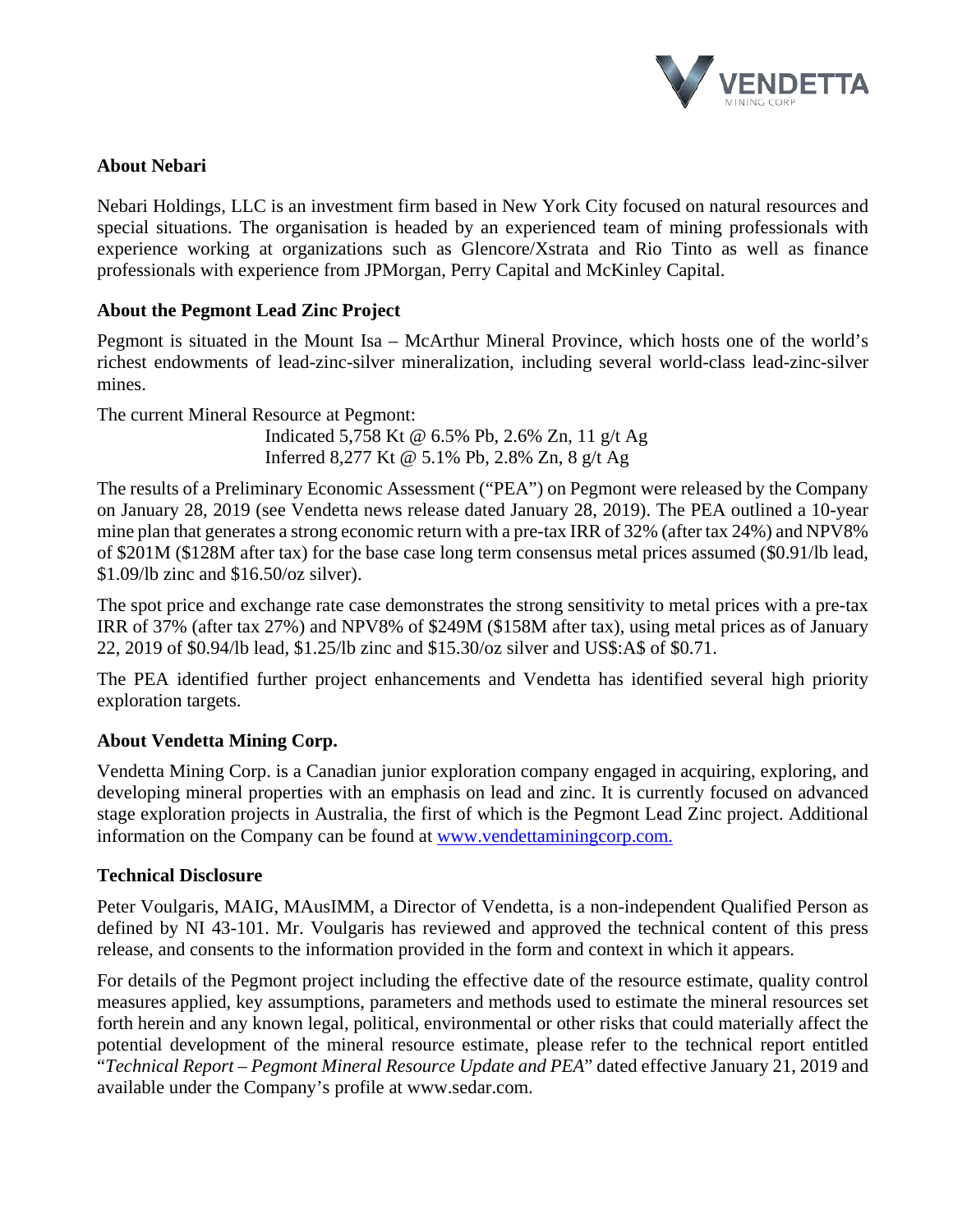

**The preliminary economic assessment referred to herein, is preliminary in nature and includes inferred mineral resources that are considered too speculative geologically to have the economic considerations applied to them that would enable them to be categorized as mineral reserves, and there is no certainty that the preliminary economic assessment will be realized.**

## **ON BEHALF OF THE BOARD OF DIRECTORS**

"Michael Williams"

Michael Williams President & CEO

#### **Forward Looking Information**

*The TSX Venture Exchange does not accept responsibility for the adequacy or accuracy of this release.*

*This release includes certain statements and information that may be deemed to be "forward‐looking statements" or "forward looking information" within the meaning of the applicable Canadian Securities laws. All statements in this release, other than statements of historical facts are forward looking statements or information, including without limitation, statements or information regarding the completion of the proposed financing with Nebari Holdings LLC described herein (the "Nebari Financing") and the previously announced private placement (the "Concurrent Placement" and, together with the Nebari Financing, the "Financings"), the use of proceeds of the proposed Financings, estimated project economics, including but not limited to, mill recoveries, payable metals produced, production rates, payback time, capital and operating and other costs, IRR and mine plan; expected upside from additional exploration; expected capital requirements and timing; and other future events or developments. Forward-looking statements include statements that are predictive in nature, are reliant on future events or conditions, Forward‐looking statements are often, but not always, identified by the use of words such as "seek", "anticipate", "plan", "continue", "estimate", "expect", "may", "will", "project", "predict", "potential", "targeting", "intend", "could", "might", "should", "believe" and similar expressions.*

*These statements involve known and unknown risks, uncertainties and other factors that may cause actual results or events to differ materially from those anticipated. Although the Company believes the expectations expressed in such forward‐looking statements are based on reasonable assumptions, such statements are not guarantees of future performance and actual results or developments may differ materially from those in the forward‐looking statements.* 

*Factors that could cause actual results to differ materially from those in forward‐looking statements include, but are not limited to, the failure to complete either or both of the proposed Financings on the proposed terms, changes in commodities prices; changes in expected mineral production performance; unexpected increases in capital costs; exploitation and exploration results; continued availability of capital and financing; differing results and recommendations in the PEA; and general economic, market or business conditions.* 

*In addition, forward‐looking statements are subject to various risks, including but not limited to operational risk; political risk; currency risk; capital cost inflation risk; that data is incomplete or inaccurate; the limitations and assumptions within drilling, engineering and socio‐economic studies relied upon in preparing the PEA; market risks and specific risks related to negotiation and execution of the definitive agreements for the Financings, failure to satisfy the conditions to completion of the Financings, including satisfactory due diligence and receipt of*